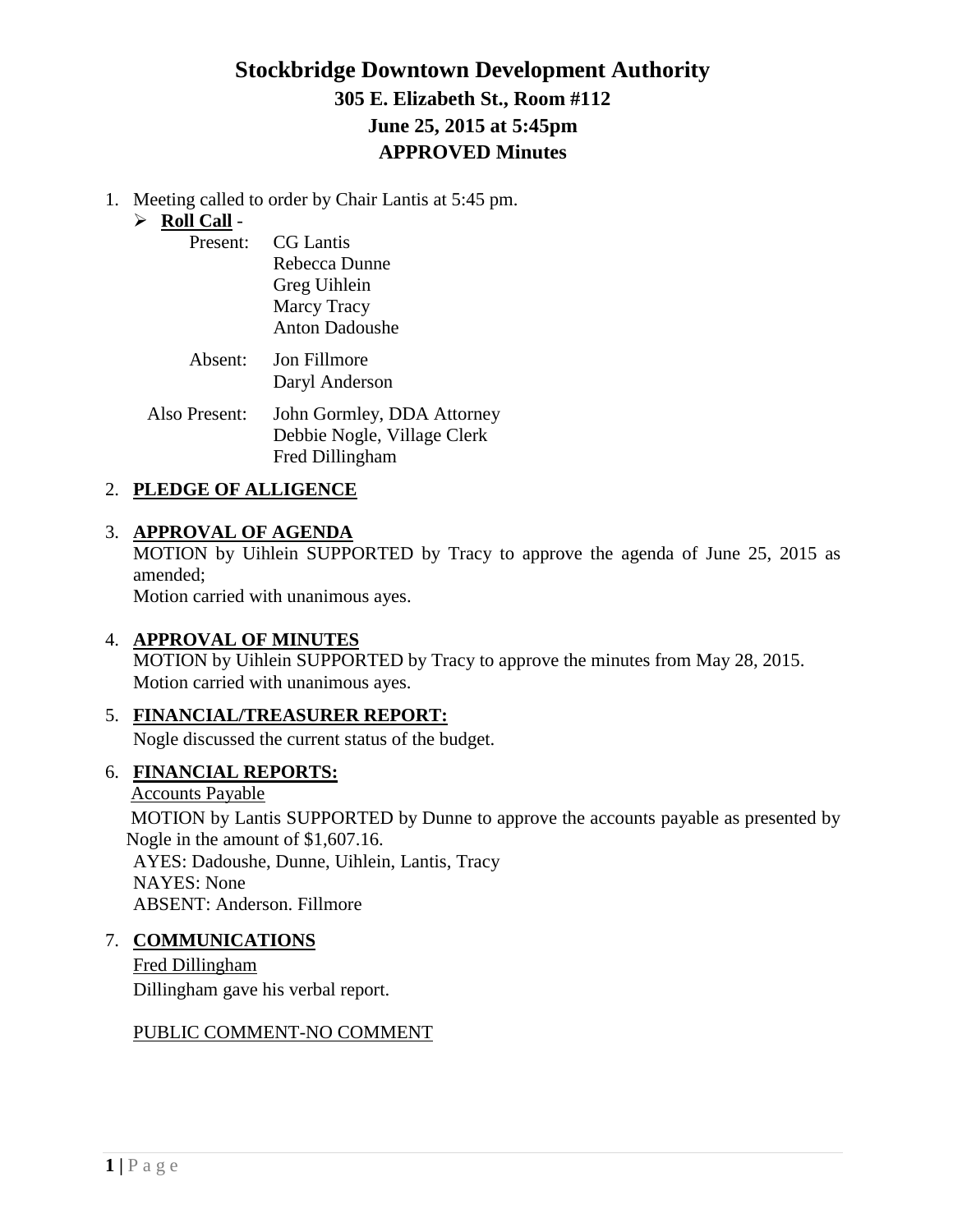# **Stockbridge Downtown Development Authority 305 E. Elizabeth St., Room #112 June 25, 2015 at 5:45pm APPROVED Minutes**

#### 8. **NEW BUSINESS**

#### Sidewalk / Bench

Greg discussed the placement of the Dancer Bench in the DDA since there has been no movement by Enbridge.

Farming-Phase II

Uihlein asked the board if they were aware of any contracts between the DDA and Watters and Sone. Gormley, Village Attorney believes there were two separate contracts.

#### Approval of SSB Bank Signer Authorization, Stockbridge, MI 49285

MOTION by Lantis, SUPPORTED by Dunne, APPROVED; to give Stockbridge State Bank authorization to add Marcy Tracy as an authorized signer for the Stockbridge Downtown Development Authority and remove Daryl Anderson.

Ayes: Lantis, Dunne, Dadoushe, Tracy, Uihlein Nays: None

Absent: Anderson, Fillmore

MOTION PASSED

#### Approval of moving DDA Funds

MOTION by Lantis, SUPPORTED by Dunne, APPROVED; to give Clerk Nogle authorization to move funds over \$250,000 into the overage account at Farmers State Bank at the Clerk's discretion.

Ayes: Lantis, Dunne, Dadoushe, Tracy, Uihlein Nays: None Absent: Anderson, Fillmore MOTION PASSED

### Nomination of Marcy Tracy to DDA Treasurer

MOTION by Lantis, SUPPORTED by Uihlein, APPROVED; to nominate Tracy as DDA Treasurer pending the resignation of Daryl Anderson; effective the date of the resignation. Ayes: Lantis, Dunne, Dadoushe, Tracy, Uihlein Nays: None Absent: Anderson, Fillmore MOTION PASSED

#### 9. **OLD BUSINESS**

#### Sidewalk Bids

Lantis gave an update on the sidewalk repairs/replacements.

#### Bridge Stamp Repair

Board discussed allowing Desine Inc., look into getting bids for the repair of brick stamping on at the bridge.